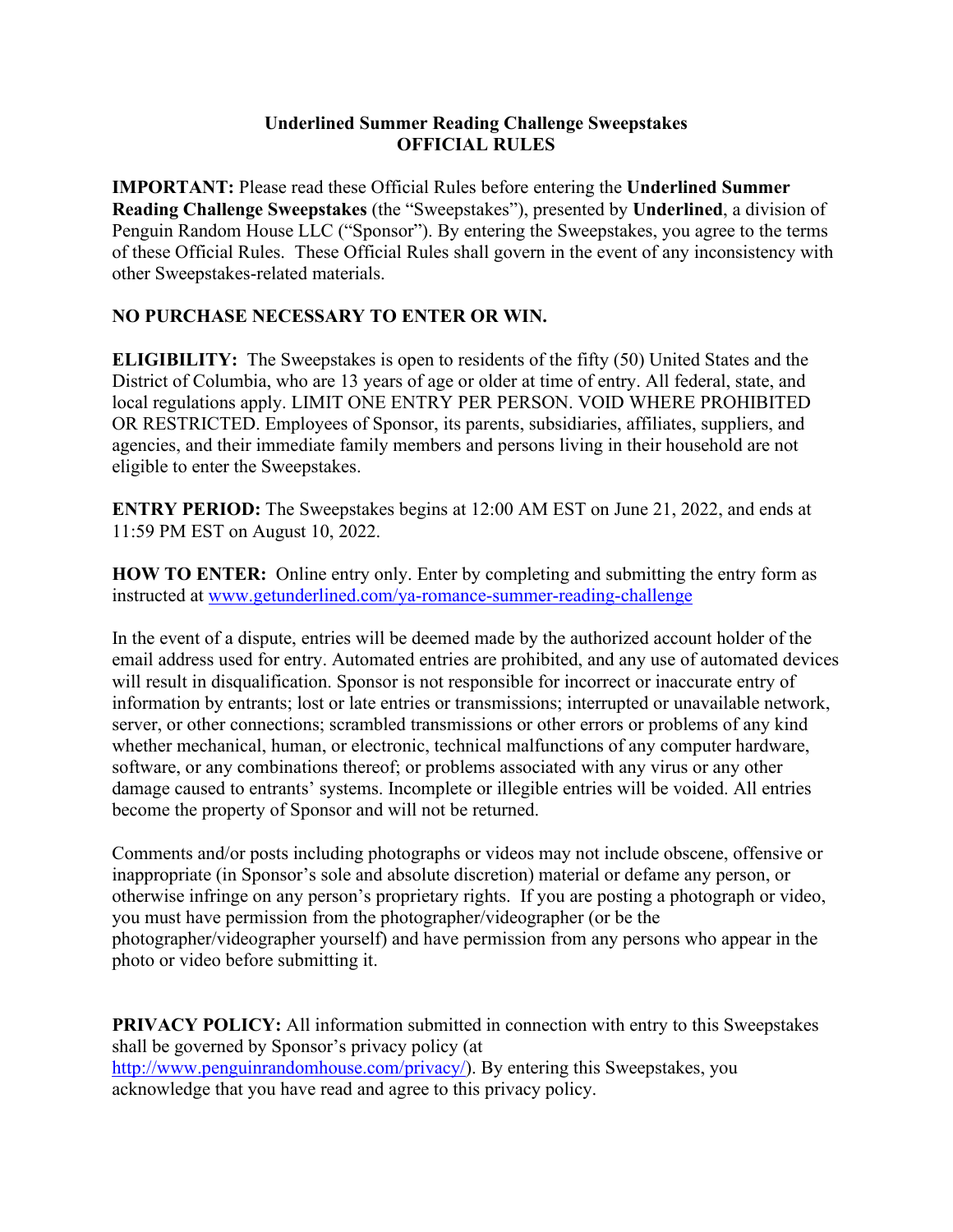## **PRIZE:**

**Five (5) Grand Prize Winner(s)** will receive (i) an Underlined beach towel; and (ii) a book nerd tote. (Grand Prize Approximate Retail Value: \$45.)

Actual value of prize may vary. No transfer or cash or other substitution of all or part of a prize is permitted, except by Sponsor, which reserves the right, in its sole discretion, to substitute the prize or prize component with another of comparable or greater value. Any and all taxes on the prize will be the responsibility of the winners. Sponsor shall not be responsible for any cancellations, delays, postponements, substitutions, changes in services, damage in the delivery of the prize, and/or loss of any prize in connection with delivery of the prize via mail. In the event that there is an insufficient number of eligible entries, Sponsor reserves the right not to award the prizes.

**WINNER SELECTION: Five (5) Grand Prize Winner(s)** will be selected in a random drawing on or about August 22 from all eligible entries received by the entry deadline. The odds of winning depend on how many eligible entries have been received. Winners will be notified via email and must respond to email notification within ten (10) days of receipt. Winners may also be required to complete, execute and return an Affidavit of Eligibility and Release. Noncompliance with these conditions may result in forfeiture of the Prize, and Sponsor reserves the right to select alternate winners (in random drawing from other eligible entries received before the deadline) in such circumstance. If winner notification of the Prize is returned as undeliverable, Sponsor may, at its discretion, select an alternate winner.

**DISCLAIMERS/LICENSE:** By competing in this Sweepstakes and/or accepting the prize, entrants agree that Sponsor, and its respective parent companies, assigns, subsidiaries and affiliates, and advertising, promotion and fulfillment agencies and all of their respective employees, officers and directors will have no liability whatsoever, and will be held harmless by entrants for any liability for any injuries, losses, or damages of any kind to person and property resulting in whole or in part, directly or indirectly, from the acceptance, possession, misuse, or use of the prizes, or participation in this Sweepstakes.

To the extent allowed by law, participation in the Sweepstakes in any way, or acceptance of, or participation in, any prize constitutes each entrant's consent for, and grant of a non-exclusive, sub-licensable and assignable license to Sponsor to use, publish, post or display entrant's name, social media handles, likeness, photograph, voice, opinions, statements, as submitted in connection with the Sweepstakes, and prize information, regardless of whether altered, or used alone or with other material, in Sponsor's sole discretion, for promotional, advertising, and publicity purposes in any medium now known or later discovered, worldwide and in perpetuity, without review or approval, and without further notice, payment, or consideration of any kind. All rights, consents and licenses granted to Sponsor under these Official Rules and/or any Affidavit of Eligibility and Release will survive the termination of this Sweepstakes.

**RIGHT TO MODIFY OR CANCEL:** Sponsor may cancel, suspend or modify the Sweepstakes or any part of it, in any way, if Sponsor determines in its sole discretion that the